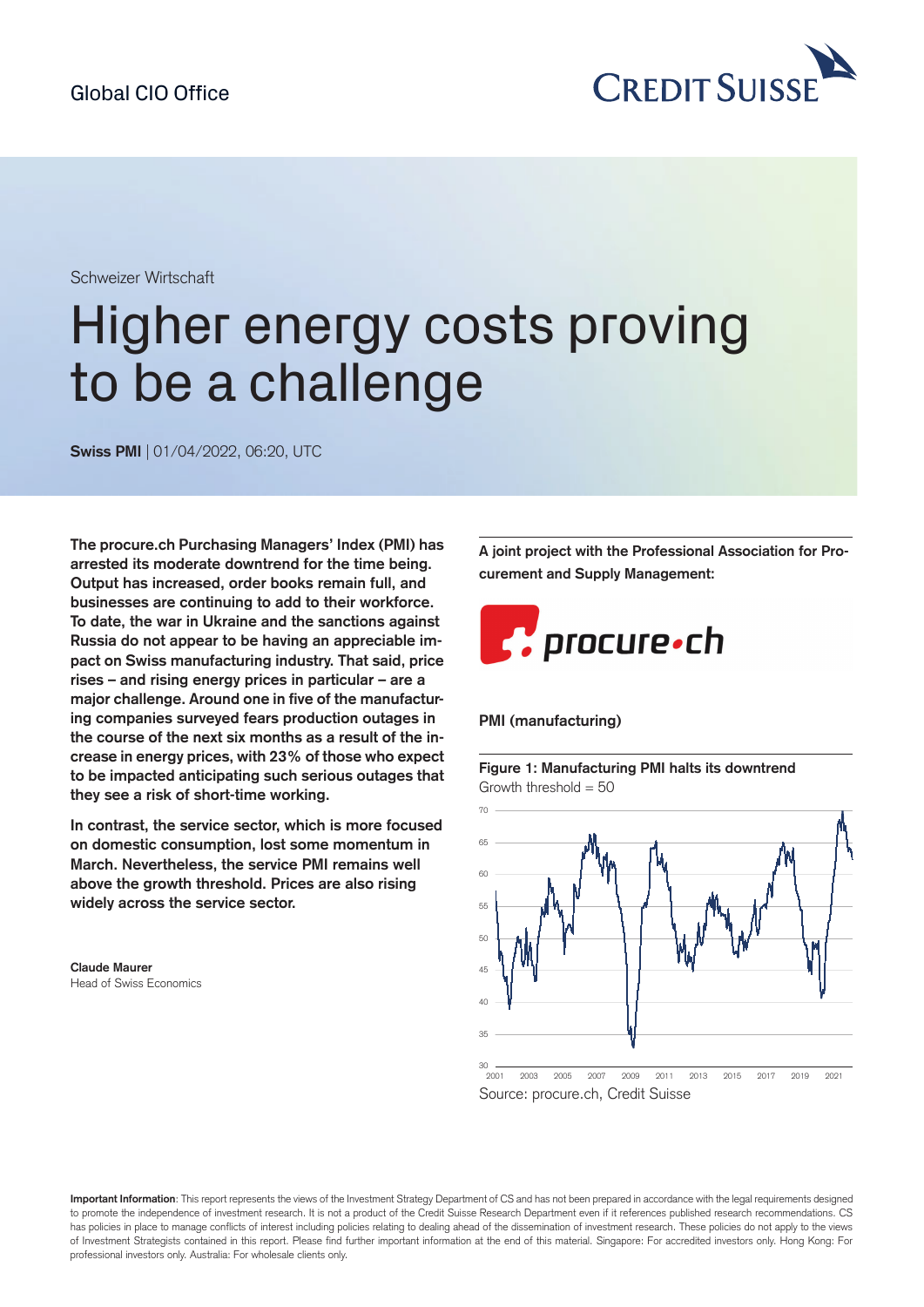#### **Index level in March: 64.0 (February: 62.6)**

- $\blacksquare$  Month-on-month change:  $+1.4$  index points
- Year-on-year change: -1.6 index points

At 64.0 points, March's [procure.ch](https://procure.ch) Purchasing Managers' Index (PMI) for manufacturing industry remained well above the growth threshold. Having risen by 1.4 index points, the manufacturing sector PMI actually climbed month-on-month (see figure 1). As a result, the downtrend that had been in place since the peak of 70.0 points was reached in July 2021 has been arrested for the time being – in spite of the war in Ukraine and the sanctions against Russia. Output has cranked up on a widespread basis, while the backlog of orders has continued to improve. In addition, more jobs have been added to the workforce, albeit at a slower pace than in the prior month.

# **Longer delivery times only slightly exaggerating the good situation**

Suppliers' delivery times have also lengthened. However, the rise in this subindex cannot be viewed unequivocally. On the one hand, longer delivery times point to higher capacity utilisation, which therefore has a positive effect on the overall PMI. On the other hand, at present longer delivery times are more likely to be a reflection of issues in supply chains, making them a negative indication. As this subindex only has a weighting of 20% in the overall index and, at 1.9 points, the rise in the subindex was relatively minor, this inconsistency only has limited implications (0.3 points) for the manufacturing PMI.

#### **Special questions on energy prices demonstrate extent of the challenge**

Meanwhile, it is clear that the increase in prices – and higher energy prices in particular – constitute a major challenge. 91% of participating companies are reporting higher purchase prices. Nevertheless, inventories have been replenished, which is a sign of some concern over prices heading higher still or nascent supply bottlenecks. Based on the responses to the special questions on higher energy prices, one in five of the manufacturing companies surveyed fears production outages over the next six months as a result of the increase in energy prices, with 23% of those who expect to be impacted anticipating such serious outages that they see a risk of short-time working.

# **Gas and electricity prices currently predictable for the majority of companies**

Only around half of the companies surveyed purchase electricity on the wholesale market and are therefore directly exposed to global price fluctuations, while for gas the corresponding proportion is around one in four. The majority of companies that buy on the wholesale market also hedge against price fluctuations by securing longer-term contracts; for electricity, more than one-third have contracts with a term exceeding one year, while 43% have contracts spanning more than one month up to one year. For the companies that procure gas

on the wholesale market, the length of protection is slightly shorter, as 13% have fixed prices for more than one year, 38% for more than one month and 22% have contracts for up to one month. Thus, the majority of companies are fairly well protected from the current price spikes for the time being because they do not buy gas and electricity from the wholesale market, or have long-term hedging.

#### **Evolution of the PMI (manufacturing)**

|      |       | <b>PMI</b> | PMI (s) |  |
|------|-------|------------|---------|--|
| 2020 | Oct.  | 52.3       | 53.1    |  |
|      | Nov.  | 55.7       | 55.4    |  |
|      | Dec.  | 56.0       | 58.6    |  |
| 2021 | Jan.  | 58.9       | 60.1    |  |
|      | Feb.  | 64.9       | 62.0    |  |
|      | Mar.  | 68.0       | 65.6    |  |
|      | April | 70.5       | 68.3    |  |
|      | May   | 68.4       | 68.6    |  |
|      | June  | 68.7       | 67.1    |  |
|      | July  | 70.3       | 70.0    |  |
|      | Aug.  | 64.8       | 67.0    |  |
|      | Sep.  | 65.9       | 67.6    |  |
|      | Oct.  | 64.6       | 65.7    |  |
|      | Nov.  | 63.4       | 63.8    |  |
|      | Dec.  | 61.1       | 64.2    |  |
| 2022 | Jan.  | 62.4       | 63.8    |  |
|      | Feb.  | 65.3       | 62.6    |  |
|      | Mar.  | 66.3       | 64.0    |  |

Source: Credit Suisse, [procure.ch](https://procure.ch)

#### **PMI (manufacturing) subindices**

|                                | higher | same | lower          | Index | $+/-$  | Index | +/-    |
|--------------------------------|--------|------|----------------|-------|--------|-------|--------|
|                                | (%)    | (%)  | (%)            |       |        | (s)   | (s)    |
| Output                         | 42     | 41   | 18             | 62.0  | $-0.7$ | 59.3  | 1.4    |
| Backlog of or-<br>ders         | 48     | 35   | 17             | 65.8  | 0.2    | 64.0  | 2.2    |
| Quantity of pur-<br>chases     | 47     | 38   | 15             | 66.4  | 4.0    | 61.9  | 5.1    |
| Purchase prices                | 91     | 9    | $\Omega$       | 95.3  | 6.8    | 90.7  | 4.1    |
| Suppliers' deliv-<br>ery times | 64     | 34   | $\overline{2}$ | 80.8  | 4.9    | 76.8  | 1.9    |
| Stocks of pur-<br>chases       | 40     | 47   | 14             | 63.2  | 3.2    | 60.2  | 2.7    |
| Stocks of fin-<br>ished goods  | 23     | 62   | 14             | 54.3  | 3.0    | 51.5  | 0.2    |
| Employment                     | 30     | 65   | 4              | 63.0  | 0.1    | 62.4  | $-0.7$ |

The table summarises the results of the latest survey. For each subindex, the table shows the percentage of each response which is "higher than", the "same as" or "lower than" the previous month. The current level of the index is also indicated. The level of each subindex is the sum of the percentage of "higher" responses plus half of the percentage of "same" responses. The PMI is the weighted average (weights in brackets) of the following subindices: "output" (0.25), "backlog of orders" (0.30), "suppliers' delivery times" (0.15), "stocks of purchases" (0.10) and "employment" (0.20). If the PMI or a subindex is above the 50 mark this indicates growth, while an index below 50 indicates contraction.

Source: [procure.ch](https://procure.ch), Credit Suisse

#### **Purchasing managers' index (PMI) survey**

The [procure.ch](https://procure.ch) Purchasing Managers' Index (PMI) is a collaborative undertaking of the Swiss Trade Association for Purchasing and Supply Management procure.ch and Credit Suisse. It is based on a monthly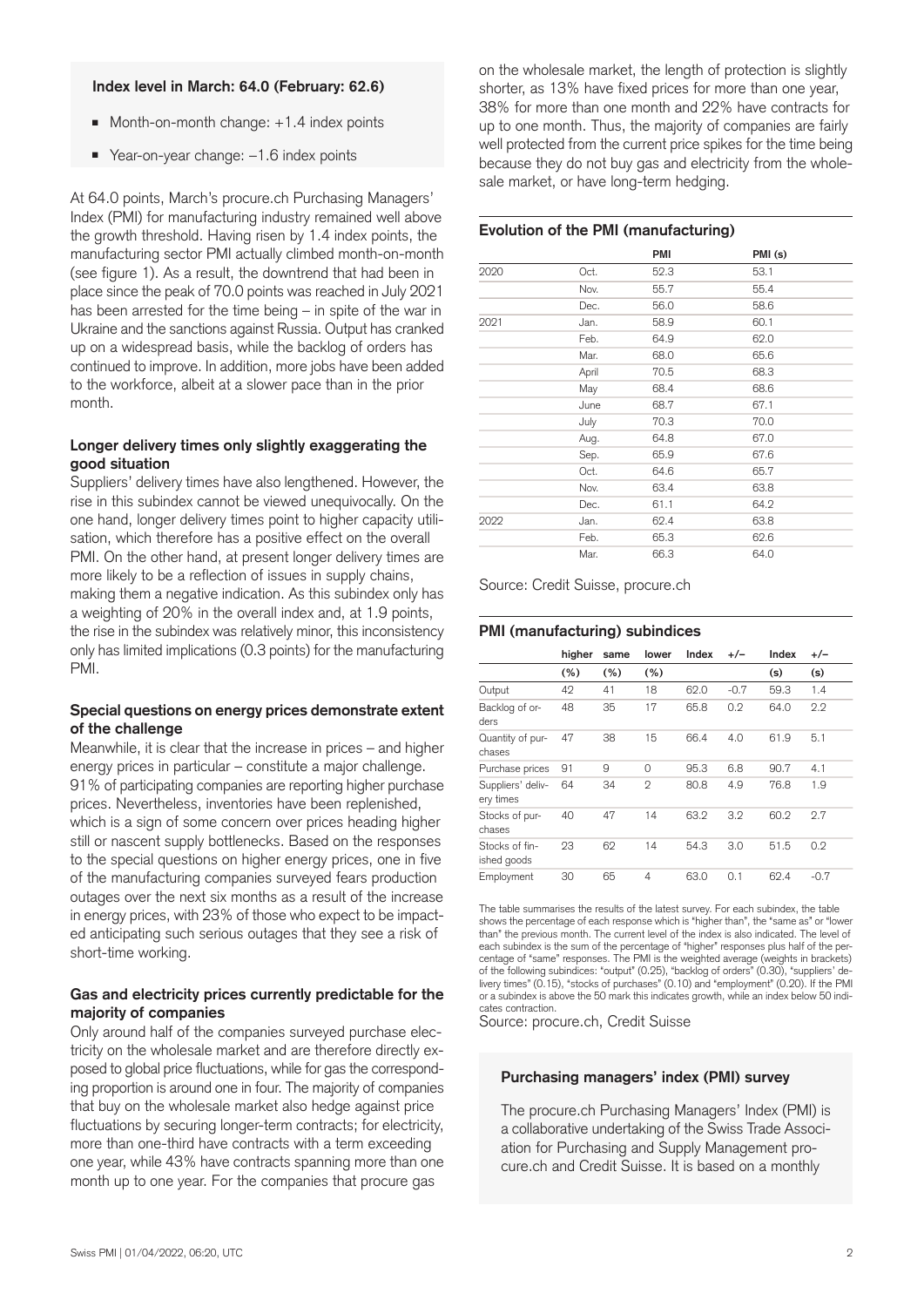survey of [procure.ch](https://procure.ch) members. The survey and its evaluation are undertaken in accordance with the guidelines of the International Federation of Purchasing and Supply Management, which have been tried and tested in the United States for decades. The association [procure.ch](https://procure.ch) carries out the survey while Credit Suisse evaluates and publishes the results.

## **PMI (services)**

**Figure 2: Service PMI remains above the growth threshold** Growth threshold  $= 50$ 



#### **Index level in March: 61.1 (February: 64.3)**

- Month-on-month change: -3.2 index points
- Year-on-year change: +5.5 index points

#### **Pace of recovery has dipped**

The pace of recovery in the service sector has slowed somewhat in March. In February, the service PMI reached its highest level since the outbreak of the pandemic and actually surpassed the peak recorded when the economy reopened after the second wave in June 2021. Although this high level was not sustained, the March reading of 61.1 still points to a broad-based recovery in the service sector, which has a greater focus on domestic consumption. Thanks to the easing of coronavirus measures, this recovery is likely to continue in the near future. Another encouraging aspect is that the employment subindex for the service sector has risen for the fourth consecutive month – and at an even stronger pace than in the prior month.

#### **Record spike in prices**

Meanwhile, as in the manufacturing industry, the widespread rise in purchase prices is creating headwinds in the service sector. The corresponding subindex has reached a new alltime high of 90.6 points, with 77% of companies reporting price increases. While sales prices are rising less widely, which points to moderately limited pricing power in the domestic market, this subindex has also posted significant gains, with 44% of participating companies passing on the cost increases to their customers, at least partially. As a result, the "sales prices" subindex has also climbed to its highest level on record since the poll was launched in 2014, at 71.9 points.

#### **Evolution of the PMI (services)**

|      |       | <b>PMI</b> | PMI (s) |  |
|------|-------|------------|---------|--|
| 2020 | Oct.  | 51.9       | 50.2    |  |
|      | Nov.  | 52.4       | 49.1    |  |
|      | Dec.  | 48.1       | 50.0    |  |
| 2021 | Jan.  | 47.5       | 50.8    |  |
|      | Feb.  | 52.4       | 52.7    |  |
|      | Mar.  | 58.0       | 55.6    |  |
|      | April | 58.8       | 57.3    |  |
|      | May   | 58.4       | 58.1    |  |
|      | June  | 63.2       | 62.7    |  |
|      | July  | 55.5       | 60.4    |  |
|      | Aug.  | 57.9       | 60.2    |  |
|      | Sep.  | 64.3       | 60.9    |  |
|      | Oct.  | 61.2       | 59.3    |  |
|      | Nov.  | 62.8       | 59.2    |  |
|      | Dec.  | 57.5       | 59.9    |  |
| 2022 | Jan.  | 52.7       | 56.4    |  |
|      | Feb.  | 63.9       | 64.3    |  |
|      | Mar.  | 63.6       | 61.1    |  |

Source: Credit Suisse, [procure.ch](https://procure.ch)

#### **PMI (services) subindices**

|                   | hiaher | same | lower    | Index | $+/-$  | Index | $+/-$  |
|-------------------|--------|------|----------|-------|--------|-------|--------|
|                   | (%)    | (%)  | (%)      |       |        | (s)   | (s)    |
| Business activity | 46     | 43   | 11       | 67.1  | $-0.1$ | 61.8  | $-6.4$ |
| New orders        | 46     | 43   | 11       | 67.1  |        | 65.1  | $-1.5$ |
| Backlog of orders | -36    | 55   | 9        | 63.6  | $-2.3$ | 59.7  | $-4.8$ |
| Purchase prices   | 77     | 23   | $\Omega$ | 88.3  | 0.5    | 90.6  | 3.3    |
| Sale prices       | 44     | 56   | $\Omega$ | 79.1  | 27     | 71.9  | 4.0    |
| Employment        | 16     | 77   | 6        | 55.1  | 0.8    | 57.4  | 1.3    |

The table summarises the results of the latest survey. For each subindex, the table shows the percentage of each response which is "higher than", the "same as" or "lower than" the previous month. The current level of the index is also indicated. The level of each subindex is the sum of the percentage of "higher" responses plus half of the percentage of "same" responses. The PMI corresponds to the weighted average (weights in brackets) of the following subindices: "business activity" (0.25), "new orders" (0.25), "backlog of orders" (0.30) and "employment" (0.20). If the PMI or a subindex is above the 50 mark this indicates growth, while an index below 50 indicates contraction. Source: [procure.ch](https://procure.ch), Credit Suisse

(29/03/2022)

#### **PMI (manufacturing) and subindices (seasonally adjusted)**

|      |      |      | PMI Output | Backlog of or-<br>ders | Quantity of<br>purchases | Purchase<br>prices | Suppliers'<br>delivery<br>times | Stocks of purchases | Stocks of finished<br>goods | Employment |
|------|------|------|------------|------------------------|--------------------------|--------------------|---------------------------------|---------------------|-----------------------------|------------|
| 2020 | Oct. | 53.1 | 56.5       | 53.2                   | 50.2                     | 50.5               | 61.5                            | 47.4                | 44.6                        | 45.2       |
|      | Nov. |      | 55.4 57.8  | 58.3                   | 52.1                     | 56.8               | 64.0                            | 42.3                | 41.3                        | 48.3       |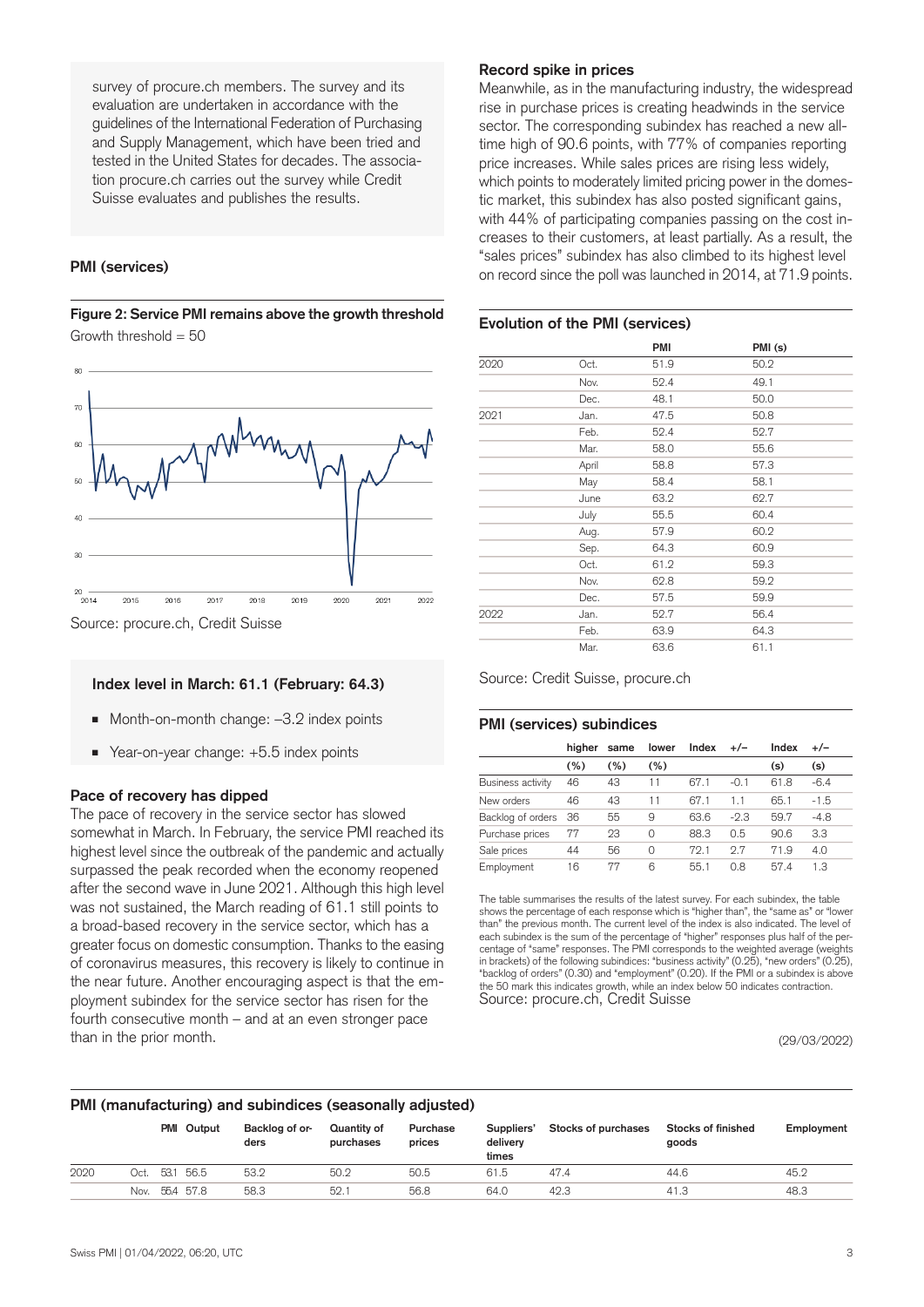|      |       | PMI Output | Backlog of or-<br>ders | Quantity of<br>purchases | Purchase<br>prices | Suppliers'<br>delivery<br>times | Stocks of purchases | Stocks of finished<br>goods | Employment |
|------|-------|------------|------------------------|--------------------------|--------------------|---------------------------------|---------------------|-----------------------------|------------|
|      | Dec.  | 58.6 60.8  | 58.5                   | 59.1                     | 61.6               | 69.7                            | 50.1                | 49.9                        | 51.8       |
| 2021 | Jan.  | 60.1 61.5  | 60.2                   | 60.3                     | 67.5               | 76.0                            | 48.4                | 46.0                        | 51.9       |
|      | Feb.  | 62.0 63.0  | 64.4                   | 62.2                     | 73.4               | 76.4                            | 48.7                | 43.2                        | 52.9       |
|      | Mar.  | 65.6 65.7  | 69.4                   | 68.9                     | 82.4               | 83.5                            | 49.4                | 45.3                        | 54.5       |
|      | April | 683 69.1   | 74.5                   | 70.9                     | 83.4               | 84.7                            | 50.0                | 42.8                        | 55.1       |
|      | May   | 686 65.1   | 75.7                   | 70.3                     | 89.4               | 87.2                            | 52.3                | 46.0                        | 56.4       |
|      | June  | 67.1 64.3  | 70.4                   | 69.1                     | 92.5               | 86.2                            | 53.8                | 42.3                        | 57.9       |
|      | July  | 70.0 71.7  | 70.7                   | 72.7                     | 91.0               | 87.7                            | 56.2                | 45.3                        | 60.4       |
|      | Aug.  | 67.0 63.0  | 68.2                   | 69.5                     | 87.1               | 86.8                            | 54.4                | 46.6                        | 61.8       |
|      | Sep.  | 67.6 64.0  | 67.0                   | 71.3                     | 91.1               | 88.9                            | 58.5                | 45.5                        | 61.5       |
|      | Oct.  | 65.7 60.5  | 66.9                   | 65.6                     | 92.5               | 85.2                            | 56.4                | 51.9                        | 60.5       |
|      | Nov.  | 638 54.1   | 63.0                   | 61.3                     | 90.4               | 84.0                            | 67.2                | 52.1                        | 60.1       |
|      | Dec.  | 64.2 58.7  | 64.8                   | 59.5                     | 91.2               | 79.1                            | 60.6                | 53.4                        | 60.9       |
| 2022 | Jan.  | 638 58.6   | 63.0                   | 58.9                     | 85.9               | 78.0                            | 60.7                | 49.6                        | 62.4       |
|      | Feb.  | 626 57.9   | 61.7                   | 56.8                     | 86.6               | 74.9                            | 57.5                | 51.3                        | 63.1       |
|      | Mar.  | 64.0 59.3  | 64.0                   | 61.9                     | 90.7               | 76.8                            | 60.2                | 51.5                        | 62.4       |

Source: procure.ch, Credit Suisse

# **PMI (services) and subindices (seasonally adjusted)**

|      |       | <b>PMI</b> | Business activity New orders |      | Backlog of or-<br>ders | Purchase prices Sale prices |      | Employment |
|------|-------|------------|------------------------------|------|------------------------|-----------------------------|------|------------|
| 2020 | Oct.  | 50.2       | 54.4                         | 51.5 | 49.5                   | 52.1                        | 45.7 | 44.3       |
|      | Nov.  | 49.1       | 51.1                         | 49.1 | 47.2                   | 55.9                        | 47.5 | 49.5       |
|      | Dec.  | 50.0       | 54.3                         | 50.3 | 47.4                   | 61.9                        | 52.7 | 48.0       |
| 2021 | Jan.  | 50.8       | 53.0                         | 54.2 | 49.6                   | 63.1                        | 54.7 | 45.7       |
|      | Feb.  | 52.7       | 54.8                         | 55.1 | 53.4                   | 65.3                        | 53.5 | 46.1       |
|      | Mar.  | 55.6       | 58.4                         | 59.5 | 56.0                   | 73.1                        | 64.8 | 46.5       |
|      | April | 57.3       | 61.4                         | 60.6 | 55.5                   | 75.2                        | 65.0 | 51.0       |
|      | May   | 58.1       | 62.3                         | 59.0 | 57.5                   | 83.0                        | 67.5 | 52.5       |
|      | June  | 62.7       | 65.1                         | 62.3 | 65.7                   | 84.8                        | 70.7 | 55.9       |
|      | July  | 60.4       | 63.3                         | 61.0 | 61.6                   | 84.3                        | 70.5 | 54.0       |
|      | Aug.  | 60.2       | 65.4                         | 58.9 | 60.6                   | 82.9                        | 68.3 | 54.9       |
|      | Sep.  | 60.9       | 61.9                         | 61.1 | 62.7                   | 82.8                        | 66.4 | 56.4       |
|      | Oct.  | 59.3       | 62.2                         | 59.4 | 60.2                   | 85.5                        | 70.4 | 54.1       |
|      | Nov.  | 59.2       | 64.6                         | 60.0 | 60.6                   | 84.8                        | 70.1 | 49.5       |
|      | Dec.  | 59.9       | 62.3                         | 60.5 | 63.6                   | 79.8                        | 61.9 | 50.8       |
| 2022 | Jan.  | 56.4       | 52.7                         | 56.4 | 61.4                   | 78.2                        | 65.7 | 53.9       |
|      | Feb.  | 64.3       | 68.3                         | 66.7 | 64.5                   | 87.3                        | 67.9 | 56.0       |
|      | Mar.  | 61.1       | 61.8                         | 65.1 | 59.7                   | 90.6                        | 71.9 | 57.4       |

Source: [procure.ch,](https://procure.ch) Credit Suisse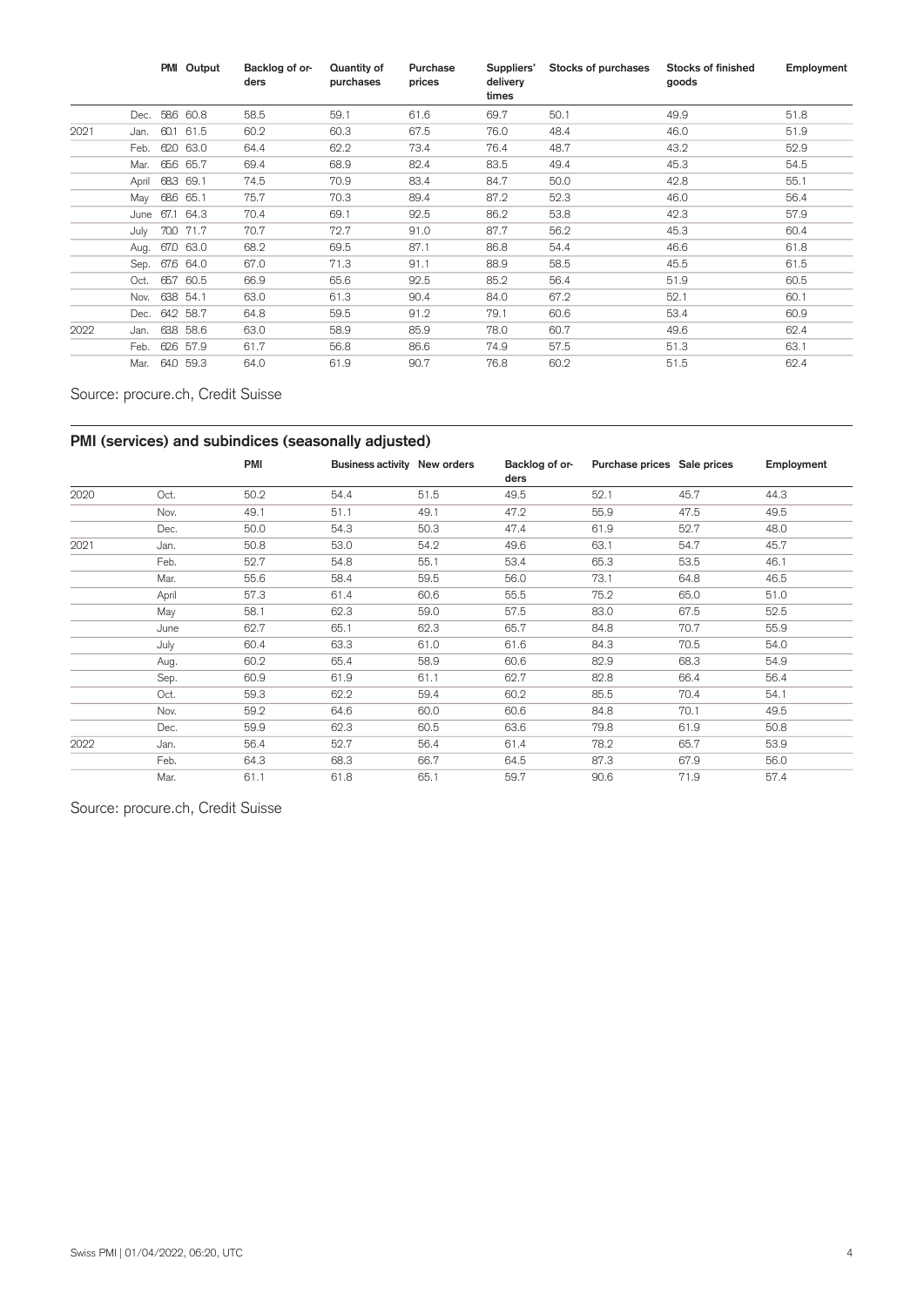# **Risk warning**

Every investment involves risk, especially with regard to fluctuations in value and return. If an investment is denominated in a currency other than your base currency, changes in the rate of exchange may have an adverse effect on value, price or income.

This document may include information on investments that involve special risks. You should seek the advice of your independent financial advisor prior to taking any investment decisions based on this document or for any necessary explanation of its contents. Further information is also available in the information brochure "Risks Involved in Trading Financial Instruments" available from the Swiss Bankers Association.

# **Past performance is not an indicator of future performance. Performance can be affected by commissions, fees or other charges as well as exchange rate fluctuations.**

#### **Financial market risks**

Historical returns and financial market scenarios are no reliable indicators of future performance. The price and value of investments mentioned and any income that might accrue could fall or rise or fluctuate. You should consult with such advisor(s) as you consider necessary to assist you in making these determinations.

Investments may have no public market or only a restricted secondary market. Where a secondary market exists, it is not possible to predict the price at which investments will trade in the market or whether such market will be liquid or illiquid.

#### **Emerging markets**

Where this document relates to emerging markets, you should be aware that there are uncertainties and risks associated with investments and transactions in various types of investments of, or related or linked to, issuers and obligors incorporated, based or principally engaged in business in emerging markets countries. Investments related to emerging markets countries may be considered speculative, and their prices will be much more volatile than those in the more developed countries of the world. Investments in emerging markets investments should be made only by sophisticated investors or experienced professionals who have independent knowledge of the relevant markets, are able to consider and weigh the various risks presented by such investments, and have the financial resources necessary to bear the substantial risk of loss of investment in such investments. It is your responsibility to manage the risks which arise as a result of investing in emerging markets investments and the allocation of assets in your portfolio. You should seek advice from your own advisers with regard to the various risks and factors to be considered when investing in an emerging markets investment.

#### **Alternative investments**

Hedge funds are not subject to the numerous investor protection regulations that apply to regulated authorized collective investments and hedge fund managers are largely unregulated. Hedge funds are not limited to any particular investment discipline or trading strategy, and seek to profit in all kinds of markets by using leverage, derivatives, and complex speculative investment strategies that may increase the risk of investment loss.

Commodity transactions carry a high degree of risk, including the loss of the entire investment, and may not be suitable for many private investors. The performance of such investments depends on unpredictable factors such as natural catastrophes, climate influences, hauling capacities, political unrest, seasonal fluctuations and strong influences of rolling-forward, particularly in futures and indices.

Investors in real estate are exposed to liquidity, foreign currency and other risks, including cyclical risk, rental and local market risk as well as environmental risk, and changes to the legal situation.

# **Private Equity**

Private Equity (hereafter "PE") means private equity capital investment in companies that are not traded publicly (i.e. are not listed on a stock exchange), they are complex, usually illiquid and long-lasting. Investments in a PE fund generally involve a significant degree of financial and/or business risk. Investments in private equity funds are not principal-protected nor guaranteed. Investors will be required to meet capital calls of investments over an extended period of time. Failure to do so may traditionally result in the forfeiture of a portion or the entirety of the capital account, forego any future income or gains on investments made prior to such default and among other things, lose any rights to participate in future investments or forced to sell their investments at a very low price, much lower than secondary market valuations. Companies or funds may be highly leveraged and therefore may be more sensitive to adverse business and/or financial developments or economic factors. Such investments may face intense competition, changing business or economic conditions or other developments that may adversely affect their performance.

#### **Interest rate and credit risks**

The retention of value of a bond is dependent on the creditworthiness of the Issuer and/or Guarantor (as applicable), which may change over the term of the bond. In the event of default by the Issuer and/or Guarantor of the bond, the bond or any income derived from it is not guaranteed and you may get back none of, or less than, what was originally invested.

#### **Investment Strategy Department**

Investment Strategists are responsible for multi-asset class strategy formation and subsequent implementation in CS's discretionary and advisory businesses. If shown, Model Portfolios are provided for illustrative purposes only. Your asset allocation, portfolio weightings and performance may look significantly different based on your particular circumstances and risk tolerance. Opinions and views of Investment Strategists may be different from those expressed by other Departments at CS. Investment Strategist views may change at any time without notice and with no obligation to update. CS is under no obligation to ensure that such updates are brought to your attention.From time to time, Investment Strategists may reference previously published Research articles, including recommendations and rating changes collated in the form of lists. The recommendations contained herein are extracts and/or references to previously published recommendations by Credit Suisse Research. For equities, this relates to the respective Company Note or Company Summary of the is-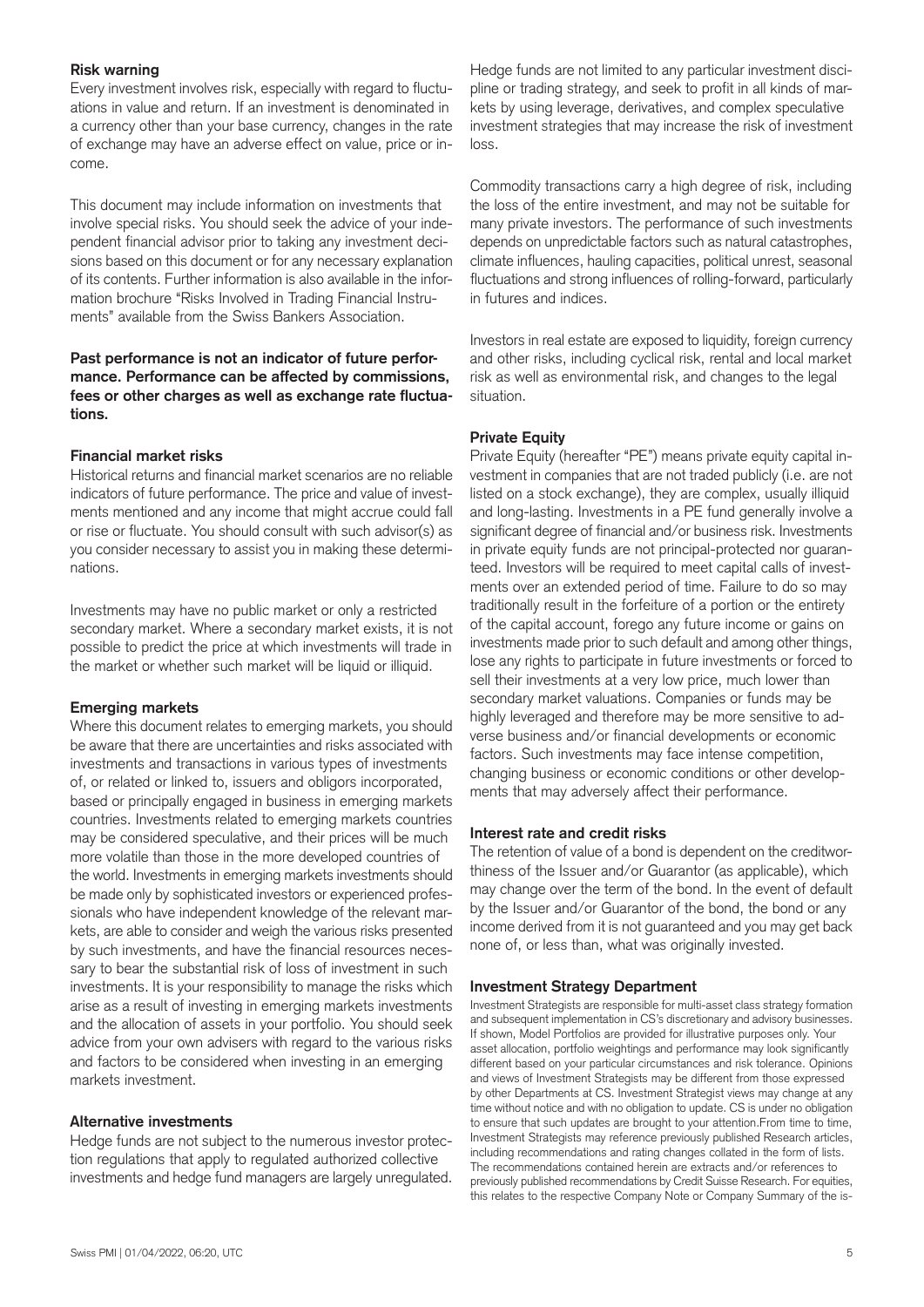suer. Recommendations for bonds can be found within the respective Research Alert (bonds) publication or Institutional Research Flash/Alert– Credit Update Switzerland. These items are available on request or via online banking. Disclosures are available from

<https://www.credit-suisse.com/disclosure>

#### **Global disclaimer / Important information**

The information provided herein constitutes marketing material; it is not investment research.This document is not directed to, or intended for distribution to or use by, any person or entity who is a citizen or resident of or located in any locality, state, country or other jurisdiction where such distribution, publication, availability or use would be contrary to law or regulation or which would subject CS to any registration or licensing requirement within such jurisdiction.References in this report to CS include Credit Suisse AG, the Swiss bank, its subsidiaries and affiliates. For more information on our structure, please use the following link:

<https://www.credit-suisse.com>

#### **NO DISTRIBUTION, SOLICITATION, OR ADVICE:**

This document is provided for information and illustrative purposes and is intended for your use only. It is not a solicitation, offer or recommendation to buy or sell any security or other financial instrument. Any information including facts, opinions or quotations, may be condensed or summarized and is expressed as of the date of writing. The information contained in this document has been provided as a general market commentary only and does not constitute any form of regulated investment research financial advice, legal, tax or other regulated service. It does not take into account the financial objectives, situation or needs of any persons, which are necessary considerations before making any investment decision. You should seek the advice of your independent financial advisor prior to taking any investment decisions based on this document or for any necessary explanation of its contents. This document is intended only to provide observations and views of CS at the date of writing, regardless of the date on which you receive or access the information. Observations and views contained in this document may be different from those expressed by other Departments at CS and may change at any time without notice and with no obligation to update. CS is under no obligation to ensure that such updates are brought to your attention. FORECASTS & ESTIMATES: Past performance should not be taken as an indication or guarantee of future performance, and no repre- sentation or warranty, express or implied, is made regarding future performance. To the extent that this report contains statements about future performance, such statements are forward looking and subject to a number of risks and uncertainties. Unless indicated to the contrary, all figures are unaudited. All valuations mentioned herein are subject to CS valuation policies and procedures. CONFLICTS: CS reserves the right to remedy any errors that may be present in this report. CS, its affiliates and/or their employees may have a position or holding, or other material interest or effect transactions in any securities mentioned or options thereon, or other investments related thereto and from time to time may add to or dispose of such investments. CS may be providing, or have provided within the previous 12 months, significant advice or investment services in relation to the investments listed in this report or a related investment to any company or issuer mentioned. Some investments referred to in this report will be offered by a single entity or an associate of CS or CS may be the only market maker in such investments. CS is involved in many businesses that relate to companies mentioned in this report. These businesses include specialized trading, risk arbitrage, market making, and other proprietary trading. TAX: Nothing in this report constitutes investment, legal, accounting or tax advice. CS does not advise on the tax consequences of investments and you are advised to contact an independent tax advisor. The levels and basis of taxation are dependent on individual circumstances and are subject to change. SOURCES: Information and opinions presented in this report have been obtained or derived from sources which in the opinion of CS are reliable, but CS makes no representation as to their accuracy or completeness. CS accepts no liability for a loss arising from the use of this report. WEBSITES: This report may provide the addresses of, or contain hyperlinks to, websites. Except to the extent to which the report refers to website material of CS, CS has not reviewed the linked site and takes no responsibility for the content contained therein. Such address or hyperlink (including addresses or hyperlinks to CS's own website material) is provided solely for your convenience and information and the content of the linked site does not in any way form part of this report. Accessing such a website or following such a link through this report or CS's website shall be at your own

risk. DATA PRIVACY: Your Personal Data will be processed in accordance with the Credit Suisse privacy statement accessible at your domicile through the official Credit Suisse website

<https://www.credit-suisse.com>

In order to provide you with marketing materials concerning our products and services, Credit Suisse Group AG and its subsidiaries may process your basic Personal Data (i.e. contact details such as name, e-mail address) until you notify us that you no longer wish to receive them. You can optout from receiving these materials at any time by informing your Relationship Manager.

#### **Distributing entities**

Except otherwise specified herein, this report is distributed by Credit Suisse AG, a Swiss bank, authorized and regulated by the Swiss Financial Market Supervisory Authority Bahrain: This report is distributed by Credit Suisse AG, Bahrain Branch, a branch of Credit Suisse AG, Zurich/Switzerland, duly authorized and regulated by the Central Bank of Bahrain (CBB) as an Investment Business Firm Category 2. Related financial services or products are only made available to Accredited Investors, as defined by the CBB, and are not intended for any other persons. The Central Bank of Bahrain has not reviewed, nor has it approved, this document or the marketing of any investment vehicle referred to herein in the Kingdom of Bahrain and is not responsible for the performance of any such investment vehicle. Credit Suisse AG, Bahrain Branch is located at Level 21, East Tower, Bahrain World Trade Centre, Manama, Kingdom of Bahrain. Brazil: This report is distributed in Brazil by Credit Suisse (Brasil) S.A.Corretora de Títulos e Valores Mobiliários or its affiliates.Chile: This report is distributed by Credit Suisse Agencia de Valores (Chile) Limitada, a branch of Credit Suisse AG (incorporated in the Canton of Zurich), regulated by the Chilean Financial Market Commission. Neither the issuer nor the securities have been registered with the Financial Market Commission of Chile (Comisión para el Mercado Financiero) pursuant to Law no. 18.045, the Ley de Mercado de Valores, and regulations thereunder, so they may not be offered or sold publicly in Chile. This document does not constitute an offer of, or an invitation to subscribe for or purchase, the securities in the Republic of Chile, other than to individually identified investors pursuant to a private offering within the meaning of article 4 of the Ley de Mercado de Valores (an offer that is not "addressed to the public in general or to a certain sector or specific group of the public"). DIFC: This information is being distributed by Credit Suisse AG (DIFC Branch). Credit Suisse AG (DIFC Branch) is li- censed and regulated by the Dubai Financial Services Authority ("DFSA"). Related financial services or products are only made available to Professional Clients or Market Counterparties, as defined by the DFSA, and are not intended for any other persons. Credit Suisse AG (DIFC Branch) is located on Level 9 East, The Gate Building, DIFC, Dubai, United Arab Emirates. France: This report is distributed by Credit Suisse (Luxembourg) S.A. Succursale en France (the "France branch") which is a branch of Credit Suisse (Luxembourg) S.A., a duly authorized credit institution in the Grand Duchy of Luxembourg with registered address 5, rue Jean Monnet, L-2180 Luxembourg. The France branch is subject to the prudential supervision of the Luxembourg supervisory authority, the Commission de Surveillance du Secteur Financier (CSSF), and of the French supervisory authorities, the Autorité de Contrôle Prudentiel et de Résolution (ACPR) and the Autorité des Marchés Financiers (AMF). Germany: This report is distributed by Credit Suisse (Deutschland) Aktiengesellschaft regulated by the Bundesanstalt für Finanzdienstleistungsaufsicht ("BaFin"). Guernsey: This report is distributed by Credit Suisse AG Guernsey Branch, a branch of Credit Suisse AG (incorporated in the Canton of Zurich), with its place of business at Helvetia Court, Les Echelons, South Esplanade, St Peter Port, Guernsey. Credit Suisse AG Guernsey Branch is wholly owned by Credit Suisse AG and regulated by the Guernsey Financial Services Commission. Copies of the latest audited accounts of Credit Suisse AG are available on request. India: This report is distributed by Credit Suisse Securities (India) Private Limited (CIN no. U67120MH1996PTC104392), regulated by the Securities and Exchange Board of India as Research Analyst (registration no. INH 000001030), as Portfolio Manager (registration no. INP000002478) and as Stock Broker (registration no. INZ000248233), having registered address at 9th Floor, Ceejay House, Dr. Annie Besant Road, Worli, Mumbai – 400 018, India, T- +91-22 6777 3777. Israel: If distributed by Credit Suisse Financial Services (Israel) Ltd. in Israel: This document is distributed by Credit Suisse Financial Services (Israel) Ltd. Credit Suisse AG, including the services offered in Israel, is not supervised by the Supervisor of Banks at the Bank of Israel, but by the competent banking supervision authority in Switzerland. Credit Suisse Financial Services (Israel) Ltd. is a licensed investment marketer in Israel and thus, its investment marketing activities are supervised by the Israel Securities Authority. Italy: This report is distributed in Italy by Credit Suisse (Italy) S.p.A., a bank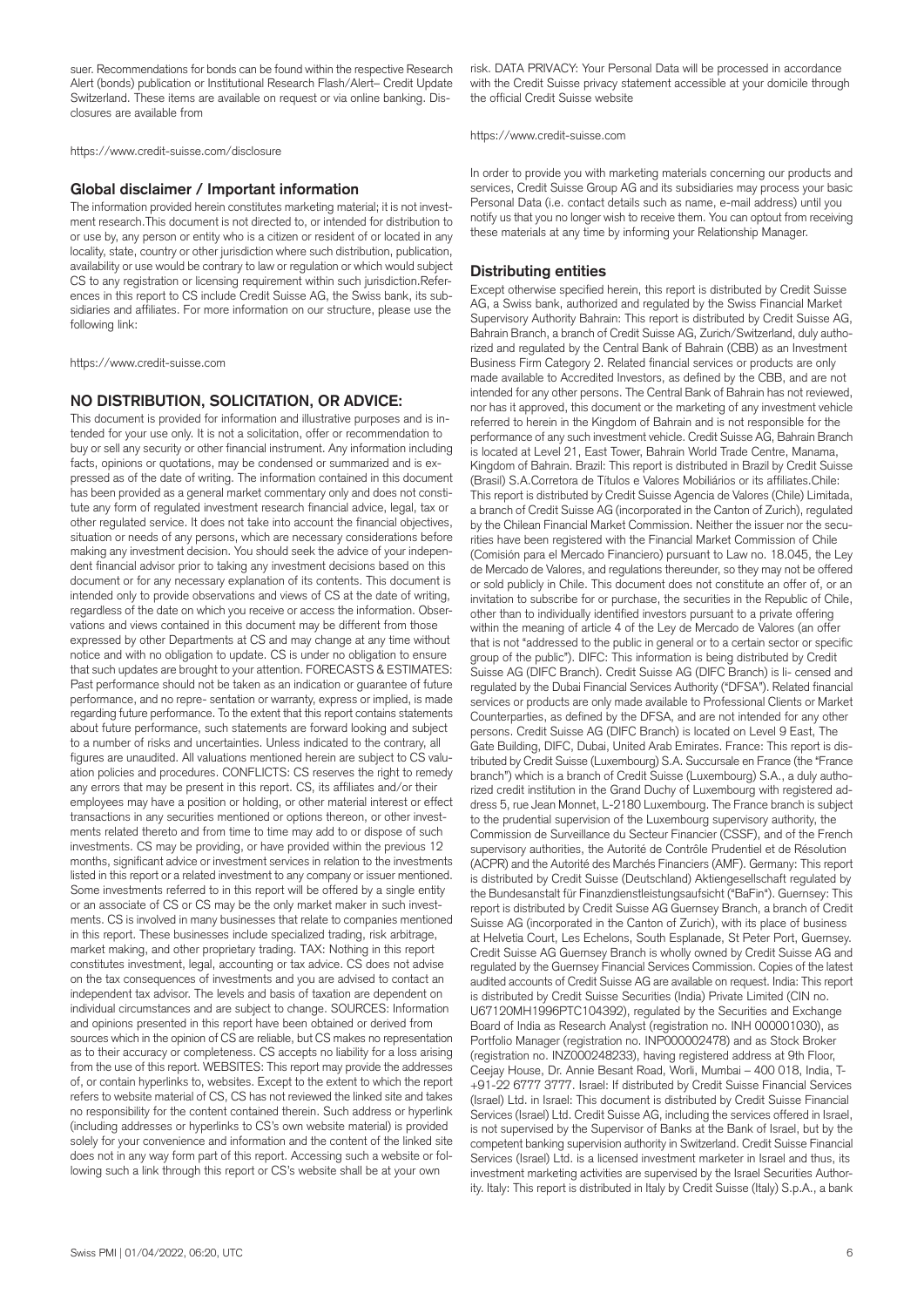incorporated and registered under Italian law subject to the supervision andcontrol of Banca d'Italia and CONSOB. Lebanon: This report is distributed by Credit Suisse (Lebanon) Finance SAL ("CSLF"), a financial institution incorporated in Lebanon and regulated by the Central Bank of Lebanon ("CBL") and having a financial institution license number 42. Credit Suisse (Lebanon) Finance SAL is subject to the CBL's laws and circulars as well as the laws and regulations of the Capital Markets Authority of Lebanon ("CMA"). CSLF is a subsidiary of Credit Suisse AG and part of the Credit Suisse Group (CS). The CMA does not accept any responsibility for the content of the information included in this report, including the accuracy or completeness of such information. The liability for the content of this report lies with the issuer, its directors and other persons, such as experts, whose opinions are included in the report with their consent. The CMA has also not assessed the suitability of the investment for any particular investor or type of investor. It is hereby expressly understood and acknowledged that investments in financial markets may involve a high degree of complexity and risk of loss in value and may not be suitable to all investors. The suitability assessment performed by CSLF with respect to this investment will be undertaken based on information that the investor would have provided to CSLF as at the date of such assessment and in accordance with Credit Suisse internal policies and processes. It is understood that the English language will be used in all communication and documentation provided by CS and/or CSLF. By accepting to invest in the product, the investor expressly and irrevocably confirms that he fully understands, and has no objection to the use of the English language. Luxembourg: This report is distributed by Credit Suisse (Luxembourg) S.A., a duly authorizedcredit institution in the Grand Duchy of Luxembourg with registered address5, rue Jean Monnet, L-2180 Luxembourg. Credit Suisse (Luxembourg) S.A.is subject to the prudential supervision of the Luxembourg supervisory authority, the Commission de Surveillance du Secteur Financier (CSSF).Mexico: Mexico: This document represents the view of the person who provides his/her services to C. Suisse Asesoría México, S.A. de C.V. ("C. Suisse As- esoría") and/or Banco Credit Suisse (México), S.A., Institución de Banca Múltiple, Grupo Financiero Credit Suisse (México) ("Banco CS") so that both C. Suisse Asesoría and Banco CS reserve the right to change their mind at any time not assuming any liability in this regard. This document is distributed for informational purposes only and does not imply a personal recommendation or suggestion, nor the invitation to celebrate any operation and does not replace the communication you have with your executive in relation to C. Suisse Asesoría and/or Banco CS prior to taking any investment decision. C. Suisse Asesoría and/or Banco CS does not assume any responsibility for investment decisions based on information contained in the document sent, as the same may not take into account the context of the investment strategy and objectives of particular clients. Prospectus, brochures, investment regimes of investment funds, annual reports or periodic financial information contain all additional useful information for investors. These documents can be obtained free of charge directly from issuers, operators of investment funds, in the Internet page of the stock exchange in which they are listed or through its executive in C. Suisse Asesoría and/or Banco CS. Past performance and the various scenarios of existing markets do not guarantee present or future yields. In the event that the information contained in this document is incomplete, incorrect or unclear, please contact your Executive of C. Suisse Asesoría and/or Banco CS as soon as possible. It is possible that this document may suffer modifications without any responsibility for C. Suisse Asesoría and/or Banco CS. This document is distributed for informational purposes only and is not a substitute for the Operations Reports and/or Account Statements you receive from C. Suisse Asesoría and/or Banco CS in terms of the General Provisions Applicable to Financial Institutions and other Legal Entities that Provide Investment Services issued by the Mexican Banking and Securities Commission ("CNBV"). Given the nature of this document, C. Suisse Asesoría and/or Banco CS does not assume any responsibility derived from the information contained therein. Without prejudice to the fact that the information was obtained from or based on sources believed to be reliable by C. Suisse Asesoría and/or Banco CS, there is no guarantee that the information is either accurate or complete. Banco CS and/or C. Suisse Asesoría does not accept any liability arising from any loss arising from the use of the information contained in the document sent to you. It is recommended that the investor make sure that the information provided is in accordance to his/her personal circumstances and investment profile, in relation to any particular legal, regulatory or fiscal situation, or to obtain independent professional advice. C. Suisse Asesoría México, S.A. de C.V. is an investment adviser created in accordance with the Mexican Securities Market Law ("LMV"), registered with the CNBV under the folio number 30070. C. Suisse Asesoría México, S.A. de C.V. is not part of Grupo Financiero Credit Suisse (México), S.A. de C.V., or any other financial group in Mexico. C. Suisse Asesoría México, S.A. de C.V. is not an independent investment adviser as provided by LMV and other applicable regulations due to its direct relationship with Credit Suisse AG, a foreign financial institution, and its indirect relationship with the entities that make up Grupo Financiero Credit Suisse (México), S.A.

S.A., Netherlands Branch (the "Netherlands branch"), which is a branch of Credit Suisse (Luxembourg) S.A., a duly authorized credit institution in the Grand Duchy of Luxembourg with registered address 5, rue Jean Monnet, L-2180 Luxembourg. The Netherlands branch is subject to the prudential supervision of the Luxembourg supervisory authority, the Commission de Surveillance du Secteur Financier (CSSF), and of the Dutch supervisory authority, De Nederlansche Bank (DNB), and of the Dutch market supervisor, the Autoriteit Financiële Markten (AFM). Portugal: This report is distributed by Credit Suisse (Luxembourg) S.A., Sucursal em Portugal (the "Portugal branch"), which is a branch of Credit Suisse (Luxembourg) S.A., a duly authorized credit institution in the Grand Duchy of Luxembourg with registeredaddress 5, rue Jean Monnet, L-2180 Luxembourg. The Portugal branch is subject to the prudential supervision of the Luxembourg supervisory authority, the Commission de Surveillance du Secteur Financier (CSSF), and of the Portuguese supervisory authorities, the Banco de Portugal (BdP) and the Comissão do Mercado dos Valores Mobiliários (CMVM). Qatar: This information has been distributed by Credit Suisse (Qatar) L.L.C., which is duly authorized and regulated by the Qatar Financial Centre Regulatory Authority (QFCRA) under QFC License No. 00005. All related financial products or services will only be available to Eligible Counterparties (as defined by the QFCRA) or Business Customers (as defined by the QFCRA), including individuals, who have opted to be classified as a Business Customer, with net assets in excess of QR 4 million, and who have sufficient financial knowledge, experience and understanding to participate in such products and/or services. Therefore, this information must not be delivered to, or relied on by, any other type of individual. Saudi Arabia: This document is distributed by Credit Suisse Saudi Arabia (CR Number 1010228645), duly licensed and regulated by the Saudi Arabian Capital Market Authority pursuant to License Number 08104-37 dated 23/03/1429H corresponding to 21/03/2008AD. Credit Suisse Saudi Arabia's principal place of business is at King Fahad Road, Hay Al Mhamadiya, 12361- 6858 Riyadh, Saudi Arabia. Website: <https://www.credit-suisse.com/sa.Under> the Rules on the Offer of Securities and Continuing Obligations, this document may not be distributed in the Kingdom except to such persons as are permitted under the Rules on the Offer of Securities and Continuing Obligations issued by the Capital Market Authority. The Capital Market Authority does not make any representation as to the accuracy or completeness of this document, and expressly disclaims any liability whatsoever for any loss arising from, or incurred in reliance upon, any part of this document. Prospective purchasers of the securities offered hereby should conduct their own due diligence on the accuracy of the information relating to the securities. If you do not understand the contents of this document, you should consult an authorized financial advisor. Under the Investment Fund Regulations, this document may not be distributed in the Kingdom except to such persons as are permitted under the Investment Fund Regulations issuedby the Capital Market Authority. The Capital Market Authority does not make any representation as to the accuracy or completeness of this document, and expressly disclaims any liability whatsoever for any loss arising from, or incurred in reliance upon, any part of this document. Prospective subscribers of the securities offered hereby should conduct their own due diligence on the accuracy of the information relating to the securities. If you do not understand the contents of this documentyou should consult an authorized financial adviser. South Africa: This information is being distributed by Credit Suisse AG which is registered as a financial services provider with the Financial Sector Conduct Authority in South Africa with FSP number 9788 and / or by Credit Suisse (UK) Limited, which is registered as a financial services provider with the Financial Sector Conduct Authority in South Africa with FSP number 48779. Spain: This document is a marketing material and is provided by Credit Suisse AG, Sucursal en España, legal entity registered at the Comisión Nacional del Mercado de Valores for information purposes. It is exclusively addressed to the recipient for personal use only and, according to current regulations in force, by no means can it be considered as a security offer, personal investment advice or any general or specific recommendation of products or investment strategies with the aim that you perform any operation. The client shall be deemed responsible, in all cases, for taking whatever decisions on investments or disinvestments, and therefore the client takes all responsibility for the benefits or losses resulting from the operations that the client decides to perform based on the information and opinions included in this document. This document is not the result of a financial analysis or research and therefore, neither it is subject to the current regulations that apply to the production and distribution of financial research, nor its content complies with the legal requirements of independence of financial research. Turkey: The investment information, comments and recommendations contained herein are not within the scope of investment advisory activity. The investment advisory services are provided by the authorized institutions to the persons in a customized manner taking into account the risk and return preferences of the persons. Whereas, the comments and advices included herein are of general nature. Therefore recommendations may not be suitable for your finan- cial status or risk and yield

de C.V. Netherlands: This report is distributed by Credit Suisse (Luxembourg)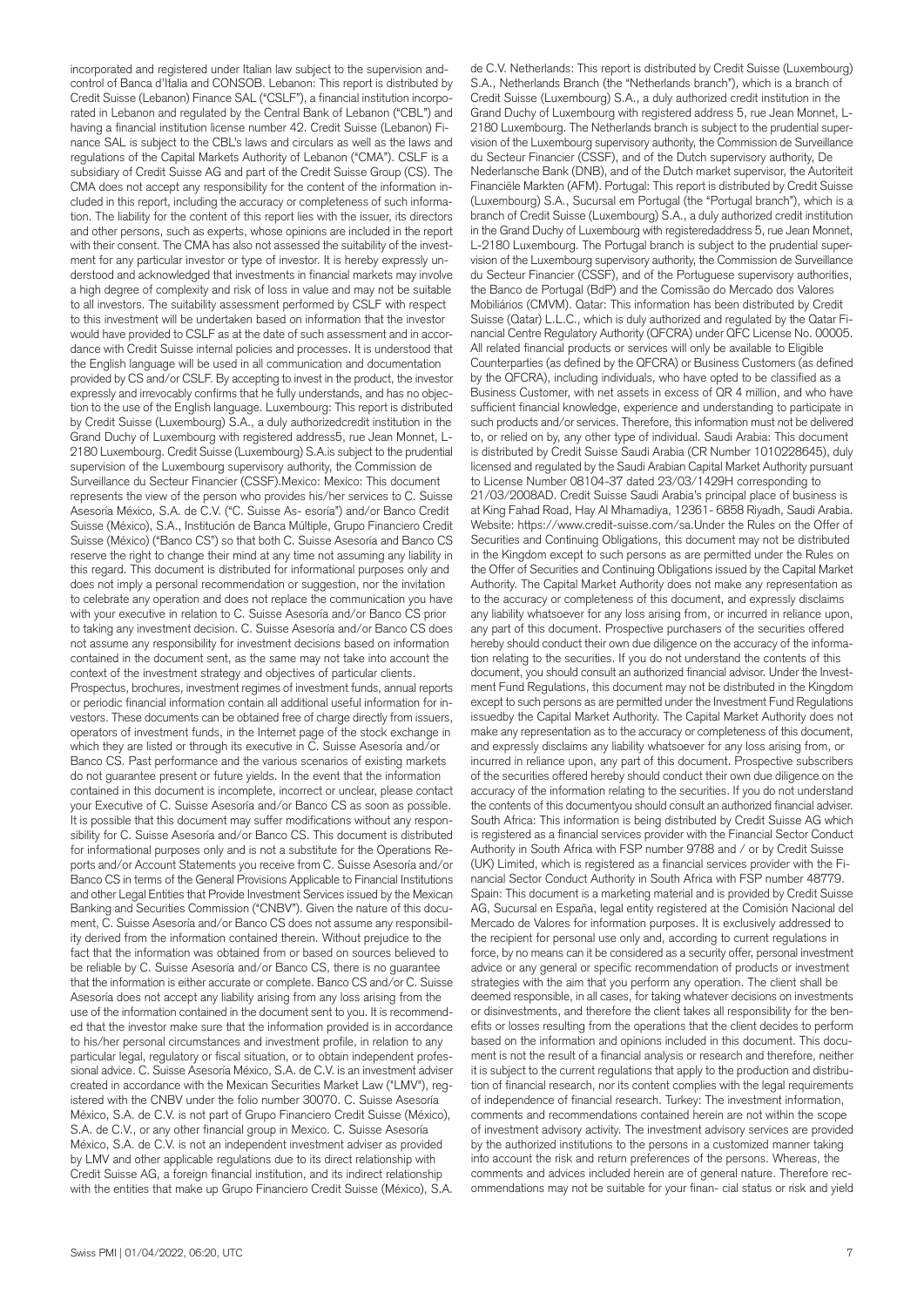preferences. For this reason, making an investment decision only by relying on the information given herein may not give rise to results that fit your expectations. This report is distributed by Credit Suisse Istanbul Menkul Degerler Anonim Sirketi, regulated by the Capital Markets Board of Turkey, with its registered address at Levazim Mahallesi, Koru Sokak No. 2 Zorlu Center Terasevler No. 61 34340 Besiktas/Istanbul-Turkey. United Kingdom: This material is distributed by Credit Suisse (UK) Limited. Credit Suisse (UK) Limited, is authorized by the Prudential Regulation Authority and regulated by the Financial Conduct Authority and the Prudential Regulation Authority. Where this material is distributed into the United Kingdom by an offshore entity not exempted under the Financial Services and Markets Act 2000 (Financial Promotion) Order 2005 the following will apply: To the extent communicated in the United Kingdom ("UK") or capable of having an effect in the UK, this document constitutes a financial promotion which has been approved by Credit Suisse (UK) Limited, which is authorized by the Prudential Regulation Authority and regulated by the Financial Conduct Authority and the Prudential Regulation Authority for the conduct of investment business in the UK. The registered address of Credit Suisse (UK) Limited is Five Cabot Square, London, E14 4QR. Please note that the rules under the UK's Financial Services and Markets Act 2000 relating to the protection of retail clients will not be applicable to you and that any potential compensation made available to "eligible claimants" under the UK's Financial Services Compensation Scheme will also not be available to you. Tax treatment depends on the individual circumstances of each client and may be subject to changes in future.

#### **Important regional disclosure information**

Pursuant to CVM Resolution No. 20/2021, of February 25, 2021, the author(s) of the report hereby certify(ies) that the views expressed in this report solely and exclusively reflect the personal opinions of the author(s) and have been prepared independently, including with respect to Credit Suisse. Part of the author(s)´s compensation is based on various factors, including the total revenuesof Credit Suisse, but no part of the compensation has been, is, or will be related to the specific recommendations or views expressed in this report. In addition, Credit Suisse declares that: Credit Suisse has provided, and/or may in the future provide investment banking, brokerage, asset management,commercial banking and other financial services to the subject company/companies or its affiliates, for which they have received or may receive customaryfees and commissions, and which constituted or may constitute relevant financial or commercial interests in relation to the subject company/companies or the subject securities.

UNITED STATES: NEITHER THIS REPORT NOR ANY COPY THEREOF MAY BE SENT, TAKEN INTO OR DISTRIBUTED IN THE UNITEDSTATES OR TO ANY US PERSON (within the meaning of Regulation S under the US Securities Act of 1933, as amended).

#### **APAC - IMPORTANT NOTICE**

The information provided herein constitutes marketing material; it is not investment research. For all, except accounts managed by relationship managers and/or investment consultants of Credit Suisse AG, Hong Kong Branch: This material has been prepared by Credit Suisse AG ("Credit Suisse") as general information only. This material is not and does not purport to provide substantive research or analysis and, accordingly, is not investment research or a research recommendation for regulatory purposes. It does not take into account the financial objectives, situation or needs of any person, which are necessary considerations before making any investment decision. The information provided is not intended to provide a sufficient basis on which to make an investment decision and is not a personal recommendation or investment advice. Credit Suisse makes no representation as to the suitability of the products or services specified in this material for any particular investor. It does not constitute an invitation or an offer to any person to subscribe for or purchase any of the products or services specified in this material or to participate in any other transactions. The only legally binding terms are to be found in the applicable product documentation or specific contracts and confirmations prepared by Credit Suisse. For accounts managed by relationship managers and/or investment consultants of Credit Suisse AG, Hong Kong Branch: This material has been prepared by Credit Suisse AG ("Credit Suisse") as general information only. This material is not and does not purport to provide substantive research or analysis and, accordingly, is not investment research for regulatory purposes. It does not take into account the financial objectives, situation or needs of any person, which are necessary considerations before making any investment decision. Credit Suisse makes no representation as to the appropriateness of the products or services specified in this material for any particular investor. It does not constitute an invitation or an offer to any person to subscribe for or purchase any of the products or services specified in this material or to partic-

in the applicable product documentation or specific contracts and confirmations prepared by Credit Suisse. For all: In connection with the products specified in this material, Credit Suisse and/or its affiliates may:(i) have had a previous role in arranging or providing financing to the subject entities;(ii) be a counterparty in any subsequent transaction in connection with the subject entities; or(iii) pay, or may have paid, or receive, or may have received, one-time or recurring remuneration from the entities specified in this material, as part of its/their compensation. These payments may be paid to or received from third parties.Credit Suisse and/or its affiliates (including their respective officers, directors and employees) may be, or may have been, involved in other transactions with the subject entities specified in this material or other parties specified in this material which are not disclosed in this material. Credit Suisse, for itself and on behalf of each of its affiliates, reserves the right to, provide and continue to provide services, and deal and continue to deal with the subject entities of the products specified in this material or other parties in connection with any product specified in this material. Credit Suisse or its affiliates may also hold, or may be holding, trading positions in the share capital of any of the subject entities specified in this material.For all, except accounts managed by relationship managers and/or investment consultants of Credit Suisse AG, Hong Kong Branch: A Credit Suisse affiliate may have acted upon the information and analysis contained in this material before being made available to the recipient. A Credit Suisse affiliate may, to the extent permitted by law, participate or invest in other financing transactions with the issuer of any securities referred to herein, perform services or solicit business from such issuers, or have a position or effect transactions in the securities or options thereof. To the fullest extent permitted by law, Credit Suisse and its affiliates and each of their respective directors, employees and consultants do not accept any liability arising from an error or omission in this material or for any direct, indirect, incidental, specific or consequential loss and/or damage suffered by the recipient of this material or any other person from the use of or reliance on the information set out in this material. None of Credit Suisse or its affiliates (or their respective directors, officers, employees or advisers) makes any warranty or representation as to the accuracy, reliability and/or completeness of the information set out in this material. The information contained in this material has been provided as a general market commentary only and does not constitute any form of regulated financial advice, legal, tax or other regulated service. Observations and views contained in this material may be different from, or inconsistent with, the observations and views of Credit Suisse's Research analysts, other divisions or the proprietary positions of Credit Suisse. Credit Suisse is under no obligation to update, notify or provide any additional information to any person if Credit Suisse becomes aware of any inaccuracy, incompleteness or change in the information contained in the material. To the extent that this material contains statements about future performance, such statements are forward looking and subject to a number of risks and uncertainties. Past performance is not a reliable indicator of future performance.For accounts managed by relationship managers and/or investment consultants of Credit Suisse AG, Hong Kong Branch: A Credit Suisse affiliate may have acted upon the information and analysis contained in this material before being made available to the recipient. A Credit Suisse affiliate may, to the extent permitted by law, participate or invest in other financing transactions with the issuer of any securities referred to herein, perform services or solicit business from such issuers, or have a position or effect transactions in the securities or options thereof. To the fullest extent permitted by law, Credit Suisse and its affiliates and each of their respective directors, employees and consultants do not accept any liability arising from an error or omission in this material or for any direct, indirect, incidental, specific or consequential loss and/or damage suffered by the recipient of this material or any other person from the use of or reliance on the information set out in this material. None of Credit Suisse or its affiliates (or their respective directors, officers, employees or advisers) makes any warranty or representation as to the accuracy, reliability and/ or completeness of the information set out in this material. The information contained in this material has been provided as a general market commentary only and does not constitute any form of legal, tax or other regulated service. Observations and views contained in this material may be different from, or inconsistent with, the observations and views of Credit Suisse's Research analysts, other divisions or the proprietary positions of Credit Suisse. Credit Suisse is under no obligation to update, notify or provide any additional information to any person if Credit Suisse becomes aware of any inaccuracy, incompleteness or change in the information contained in the material. To the extent that this material contains statements about future performance, such statements are forward looking and subject to a number of risks and uncertainties. Past performance is not a reliable indicator of future performance. For all: This material is not directed to, or intended for distribution to or use by, any person or entity who is a citizen or resident of, or is located in, any jurisdiction where such distribution, publication, availability or use would be contrary

to applicable law or regulation, or which would subject Credit Suisse and/or

ipate in any other transactions. The only legally binding terms are to be found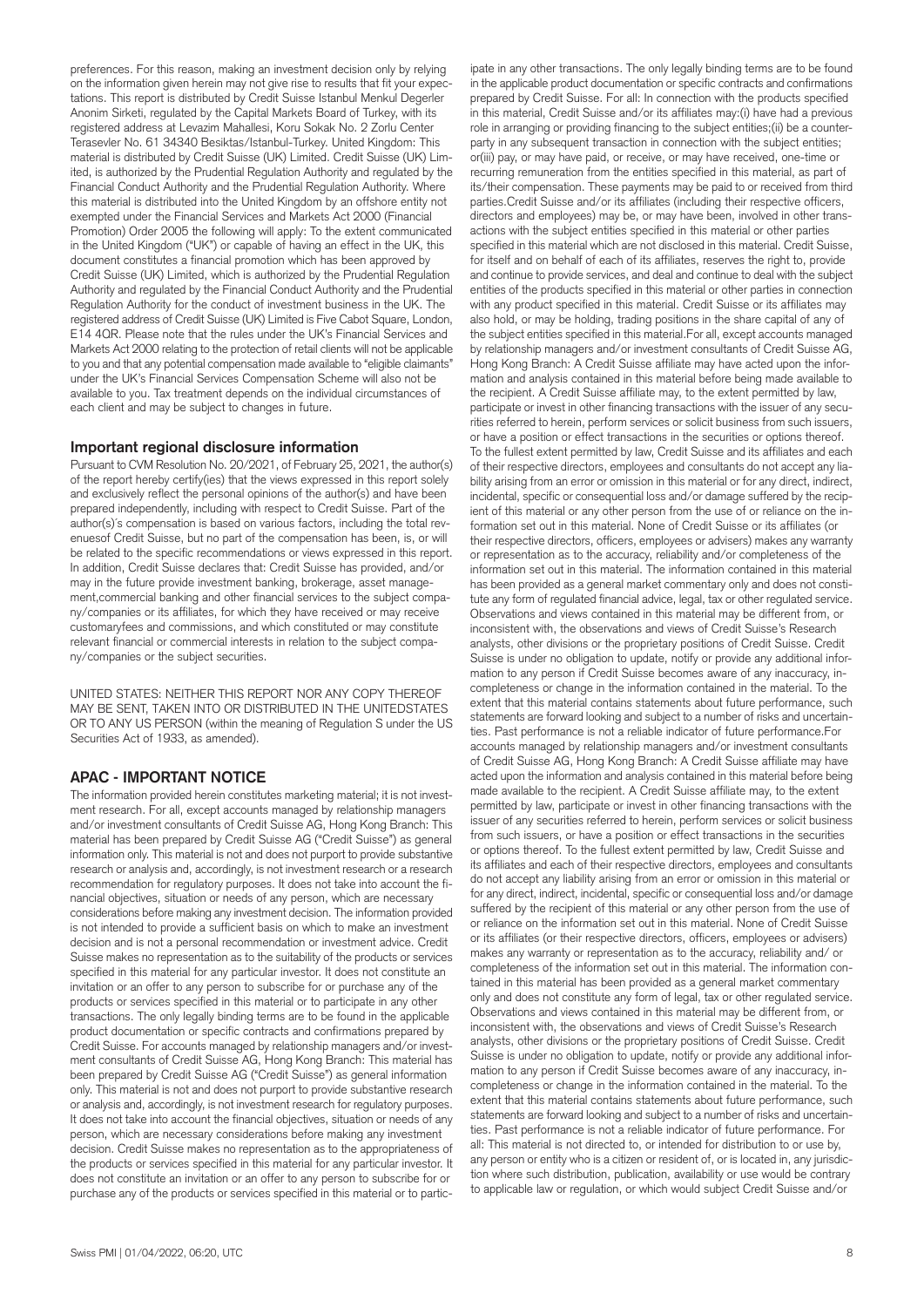its subsidiaries or affiliates to any registration or licensing requirement within such jurisdiction. Materials have been furnished to the recipient and should not be redistributed without the express prior written consent of Credit Suisse. For further information, please contact your Relationship Manager. To the extent that this material contains an appendix comprising research re-ports, the following additional notice applies to such appendix.

#### **ADDITIONAL IMPORTANT NOTICE FOR APPENDIX**

The reports in the Appendix ("Reports") have been authored by members of the Credit Suisse Research department, and the information and opinions expressed therein were as of the date of writing and are subject to change without notice. Views expressed in respect of a particular security in the Reports may be different from, or inconsistent with, the observations and views of the Credit Suisse Research department of the Investment Banking division due to the differences in evaluation criteria. These Reports have been previously published by Credit Suisse Research on the web:Credit Suisse does and seeks to do business with companies covered in its research reports. As a result, investors should be aware that Credit Suisse may have a conflict of interest that could affect the objectivity of these Reports.For all, except accounts managed by relationship managers and/or investment consultants of Credit Suisse AG, Hong Kong Branch: Credit Suisse may not have taken any steps to ensure that the securities referred to in these Reports are suitable for any particular investor. Credit Suisse will not treat recipients of the Reports as its customers by virtue of their receiving the Reports. For accounts managed by relationship managers and/or investment consultants of Credit Suisse AG, Hong Kong Branch: Credit Suisse may not have taken any steps to ensure that the securities referred to in these Reports are appropriate for any particular investor. Credit Suisse will not treat recipients of the Reports as its customers by virtue of their receiving the Reports. For all: For a discussion of the risks of investing in the securities mentioned in the Reports, please refer to the following Internet link:

#### <https://research.credit-suisse.com/riskdisclosure>

For information regarding disclosure information on Credit Suisse Investment Banking rated companies mentioned in this report, please refer to the Investment Banking division disclosure site at:

#### <https://rave.credit-suisse.com/disclosures>

For further information, including disclosures with respect to any other issuers, please refer to the Credit Suisse Global Research Disclosure site at:

#### <https://www.credit-suisse.com/disclosure>

AUSTRALIA This material is distributed in Australia by Credit Suisse AG, Sydney Branch solely for information purposes only to persons who are "wholesale clients" (as defined by section 761G(7) of the Corporations Act). Credit Suisse AG, Sydney Branch does not guarantee the performance of, nor make any assurances with respect to the performance of any financial product referred herein. In Australia, Credit Suisse Group entities, other than Credit Suisse AG, Sydney Branch, are not authorized deposit-taking institutions for the purposes of the Banking Act 1959 (Cth.) and their obligations do not

represent deposits or other liabilities of Credit Suisse AG, Sydney Branch. Credit Suisse AG, Sydney Branch does not guarantee or otherwise provide assurance in respect of the obligations of such Credit Suisse entities or the funds. HONG KONG: This material is distributed in Hong Kong by Credit Suisse AG, Hong Kong Branch, an Authorized Institution regulated by the Hong Kong Monetary Authority and a Registered Institution regulated by the Securities and Futures Commission, and was prepared in compliance with section 16 of the "Code of Conduct for Persons Licensed by or Registered with the Securities and Futures Commission". The contents of this material have not been reviewed by any regulatory authority in Hong Kong. You are advised to exercise caution in relation to any offer. If you are in any doubt about any of the contents of this material, you should obtain independent professional advice. No one may have issued or had in its possession for the purposes of issue, or issue or have in its possession for the purposes of issue, whether in Hong Kong or elsewhere, any advertisement, invitation or material relating to this product, which is directed at, or the contents of which are likely to be accessed or read by, the public of Hong Kong (except if permitted to do so under the securities laws of Hong Kong) other than where this product is or is intended to be disposed of only to persons outside Hong Kong or only to "professional investors" as defined in the Securities and Futures Ordinance (Cap. 571) of Hong Kong and any rules made thereunder. SINGAPORE: This material is distributed in Singapore by Credit Suisse AG, Singapore Branch, which is licensed by the Monetary Authority of Singapore under the Banking Act (Cap. 19) to carry on banking business. This report has been prepared and issued for distribution in Singapore to institutional investors, accredited investors and expert investors (each as defined under the Financial Advisers Regulations ("FAR")) only. Credit Suisse AG, Singapore Branch may distribute reports produced by its foreign entities or affiliates pursuant to an arrangement under Regulation 32C of the FAR. Singapore recipients should contact Credit Suisse AG, Singapore Branch at +65-6212-2000 for matters arising from, or in connection with, this report. By virtue of your status as an institutional investor, accredited investor or expert investor, Credit Suisse AG, Singapore Branch is exempted from complying with certain requirements under the Financial Advis-ers Act, Chapter 110 of Singapore (the "FAA"), the FAR and the relevant Notices and Guidelines issued thereunder, in respect of any financial advisory service which Credit Suisse AG, Singapore branch may provide to you. These include exemptions from complying with:i) Section 25 of the FAA (pursuant to Regulation 33(1) of the FARii) Section 27 of the FAA (pursuant to Regulation 34(1) of the FAR); and iii) Section 36 of the FAA (pursuant to Regulation 35(1) of the FAR).Singapore recipients should contact Credit Suisse AG, Singapore Branch for any matters arising from, or in connection with, this material. If you have any queries/objections relating to the receipt of marketing materials from us, please contact our Data Protection Officer at [datapro- tectionofficer.pb@credit-su](mailto:datapro-tectionofficer.pb@credit-su)[isse.com](https://isse.com) (for Credit Suisse AG, HK Branch) or [PDPO.SGD@credit-suisse.com](mailto:PDPO.SGD@credit-suisse.com) (for Credit Suisse AG, SG Branch) or [csau.privacyofficer@credit-suisse.com](mailto:csau.privacyofficer@credit-suisse.com) (for Credit Suisse AG, Sydney Branch).(for Credit Suisse AG, HK Branch) or [PDPO.SGD@credit-suisse.com](mailto:PDPO.SGD@credit-suisse.com) (for Credit Suisse AG, SG Branch) or [csau.privacyofficer@credit-suisse.com](mailto:csau.privacyofficer@credit-suisse.com) (for Credit Suisse AG, Sydney Branch).The entire contents of this document are protected by copyright law (all rights reserved). This document or any part thereof may not be reproduced, transmitted (electronically or otherwise), altered or used for public or commercialpurposes, without the prior written permission of Credit Suisse. © 2022, Credit Suisse Group AG and/or its affiliates. All rights reserved. Credit Suisse AG (Unique Entity Number in Singapore: S73FC2261L) is incorporated in Switzerland with limited liability.

22C014A\_IS